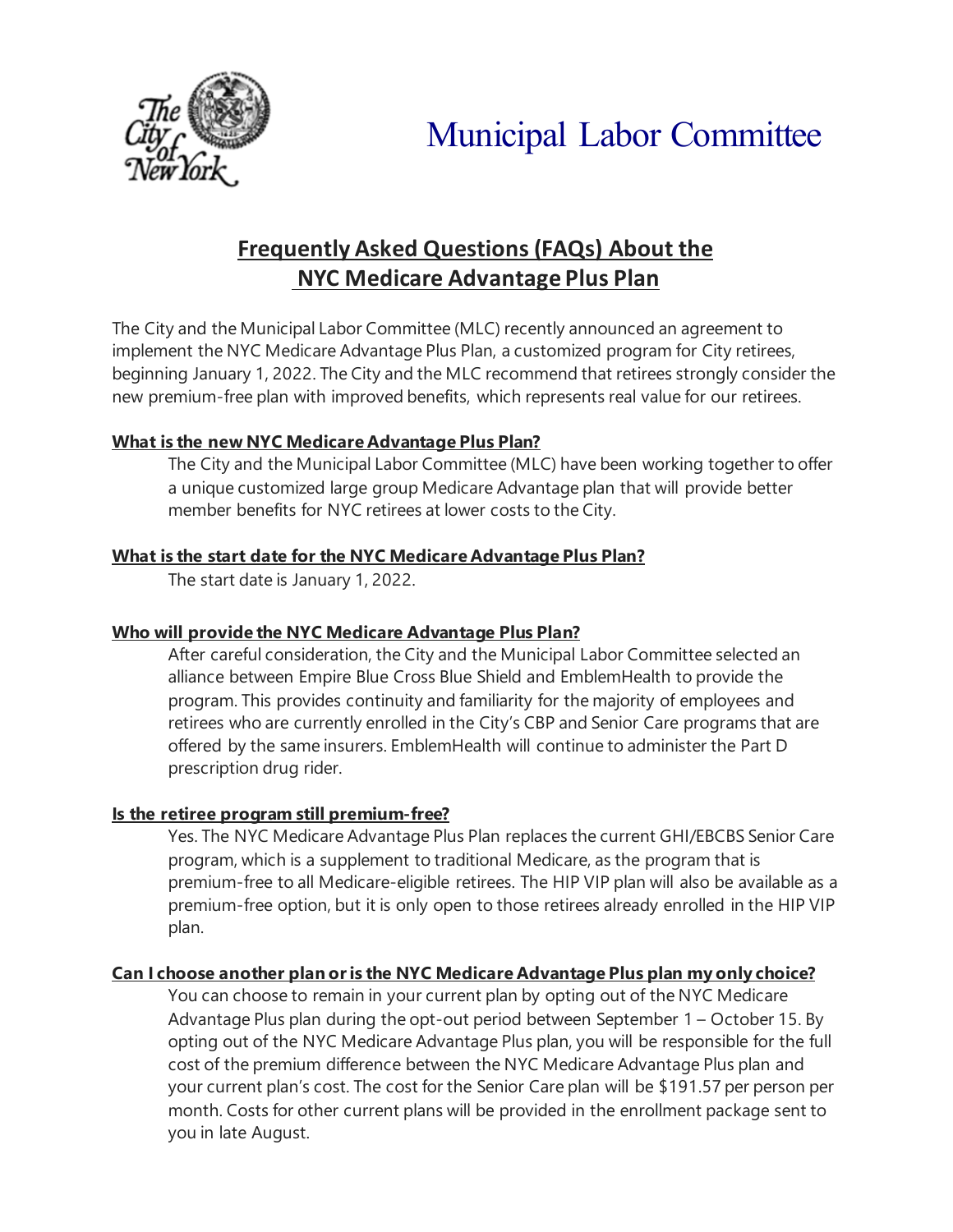#### **How does the New Plan Work?**

The NYC Medicare Advantage Plus Plan replaces both traditional Medicare and a Medicare Supplement plan with a single integrated program administered by an insurer approved by Medicare. Through a contract with Medicare, the NYC Medicare Advantage Plus Plan provides all health care services previously covered by original Medicare and supplemented by the Senior Care program. The Plan must follow Medicare rules and provide all benefits provided by Medicare. The new Plan will also add some important new benefits not covered by the current Senior Care plan, including:

- transportation costs for 24 one-way trips per year to doctors' offices;
- home meals delivery for patients after they are discharged from the hospital;
- a fitness program;
- a wellness rewards program;
- \$0 copay telemedicine with the *LiveHealth* platform.

#### **Can I go to my current doctors and hospitals?**

Yes. The NYC Medicare Advantage Plus Plan is a Group Medicare PPO, which does not restrict access to providers. Retirees can go to any doctor or hospital that accepts Medicare of which there are now approximately 850,000 Medicare providers nationally. About 640,000 of those Medicare providers are currently in the Empire/Emblem Alliance networks and are contractually bound to see NYC Medicare Advantage Plus members. Providers that are not contracted with the plan would bill the NYC Medicare Advantage Plus Plan to get reimbursed, like they do for traditional Medicare. It doesn't make a difference if that provider is in the insurer's network or not. As long as the provider takes payment from Medicare, they can bill the NYC Medicare Advantage Plus Plan and be paid the same amount as traditional Medicare pays. This includes all the hospitals in the NYC area including Memorial Sloan-Kettering (MSK) and The Hospital for Special Surgery (HSS), almost all hospitals nationally, and 99.5% of all doctors.

#### **What if the provider I am seeing does not agree to accept payment from the NYC Medicare Advantage Plus Plan?**

In the very rare instance where a provider that accepts Medicare tells a retiree they will not accept payment from the NYC Medicare Advantage Plus Plan, the retiree should first contact the concierge service that will be provided so that the plan can work with the provider to make sure they understand it is the same payment schedule and billing protocol and answer any questions the provider may have. If despite that effort, the provider still refuses, the member can pay the provider and then submit the claims to the plan for reimbursement. So long as the service is a Medicare covered benefit and the Medicare fee schedule is followed, the member will only be responsible for his or her copays/coinsurance as defined by the plan.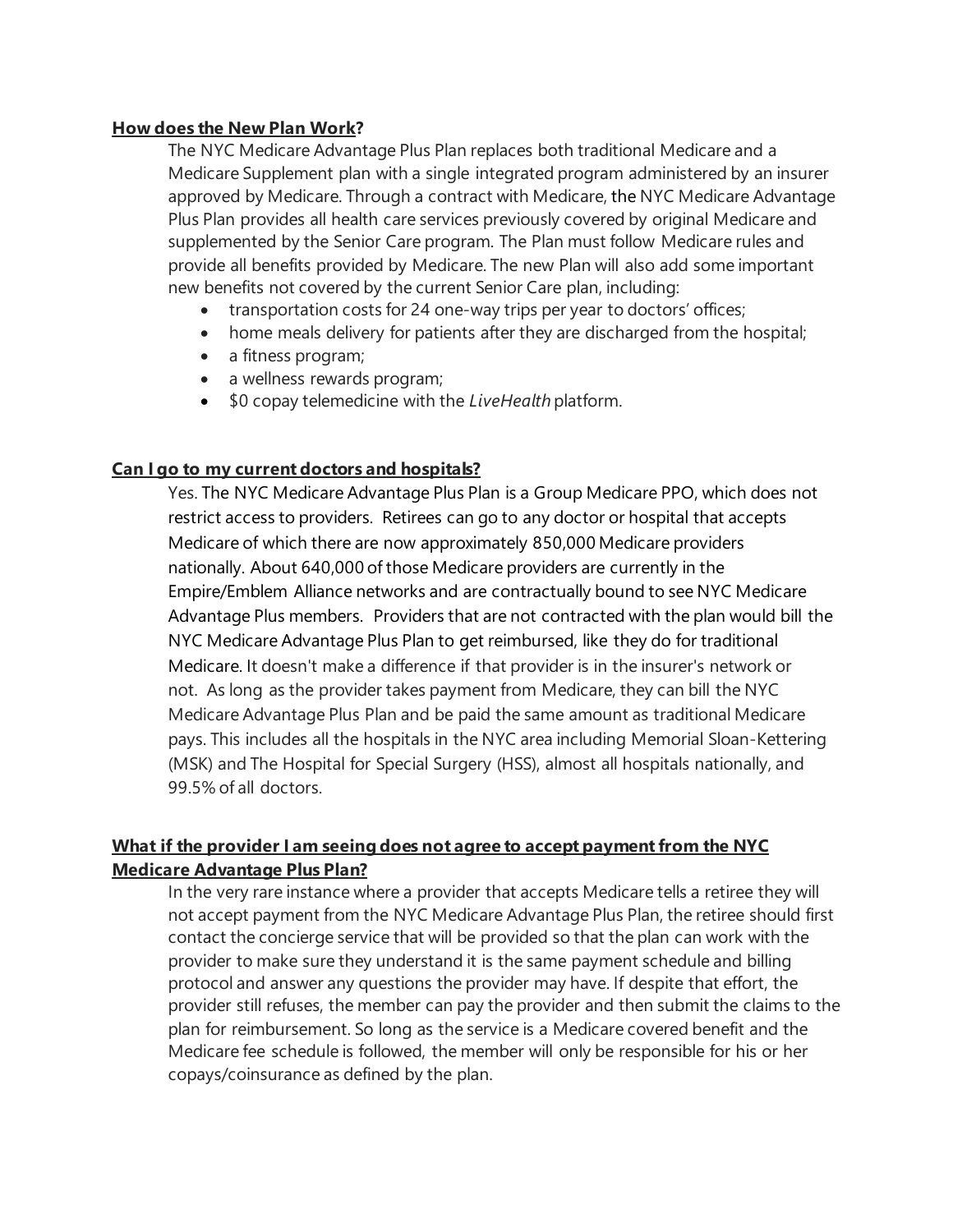#### **What do I have to do?**

If you are a retiree covered by a City Medicare health plan, you will be automatically enrolled in the new Plan for January 1, 2022. You don't have to do anything. However, you must be enrolled in Medicare Part A and Medicare Part B and continue to pay your Medicare Part B premiums.

#### **Will this be the only time I can opt in or opt out?**

No, the City will be offering an Annual Transfer Period. In the past, transfers between plans were only permitted every other year. Beginning in 2022, transfers between plans will be permitted every year in the Fall

#### **Will the City still reimburse my Medicare Part B premium?**

Yes, as long as you remain in one of the plans offered by the City**.**

# **As a member of the NYC Medicare Advantage Plus Plan, do I need a referral to see a specialist?**

No.

#### **Do any services require preauthorization?**

Yes. Just like the plans for active City employees, certain medical procedures will require preauthorization underthe NYC Medicare Advantage Plus Plan.When you see an in-network provider, the doctor and the insurer will handle the preauthorization. When seeing out-ofnetwork doctors, while prior authorizations are notrequired, we recommend you ask your provider to request a prior authorization to confirmthat the services they are providing will be considered medically necessary and covered.

#### **What if I live out of state?**

The program is a national program so it covers retirees in any State in which they work or reside and when they travel. To be eligible for NYC Medicare Advantage Plus Plan, members must live within the 50 states or any US territory, including Puerto Rico. If you do not live in the United States, you will receive a special mailing with the rules that apply.

#### **MustI have a Medicare Part D prescription drug riderthrough the NYC Medicare Advantage Program***?*

You may purchase the prescription drug rider for the NYC Medicare Advantage Plus Plan. This Part D group prescription drug plan rider will be the same as the one offered through EmblemHealth for the Senior Care program. The cost of the prescription drug rider is \$125.00 per member per month. If you already have the prescription drug rider with the Senior Care program, you do not have to do anything. If you want to purchase the prescription drug rider, you may purchase it during the upcoming annual Fall Transfer Period in November, effective for January 1, 2022. If you choose not to take any Part D coverage, you may be subject to a permanent penalty in the future, if you decide to purchase a prescription drug rider at a later date.

If you have purchased individual Part D coverage, enrolling in the NYC Medicare Advantage Plus Plan will result in disenrollment from your individual Part D plan. You will